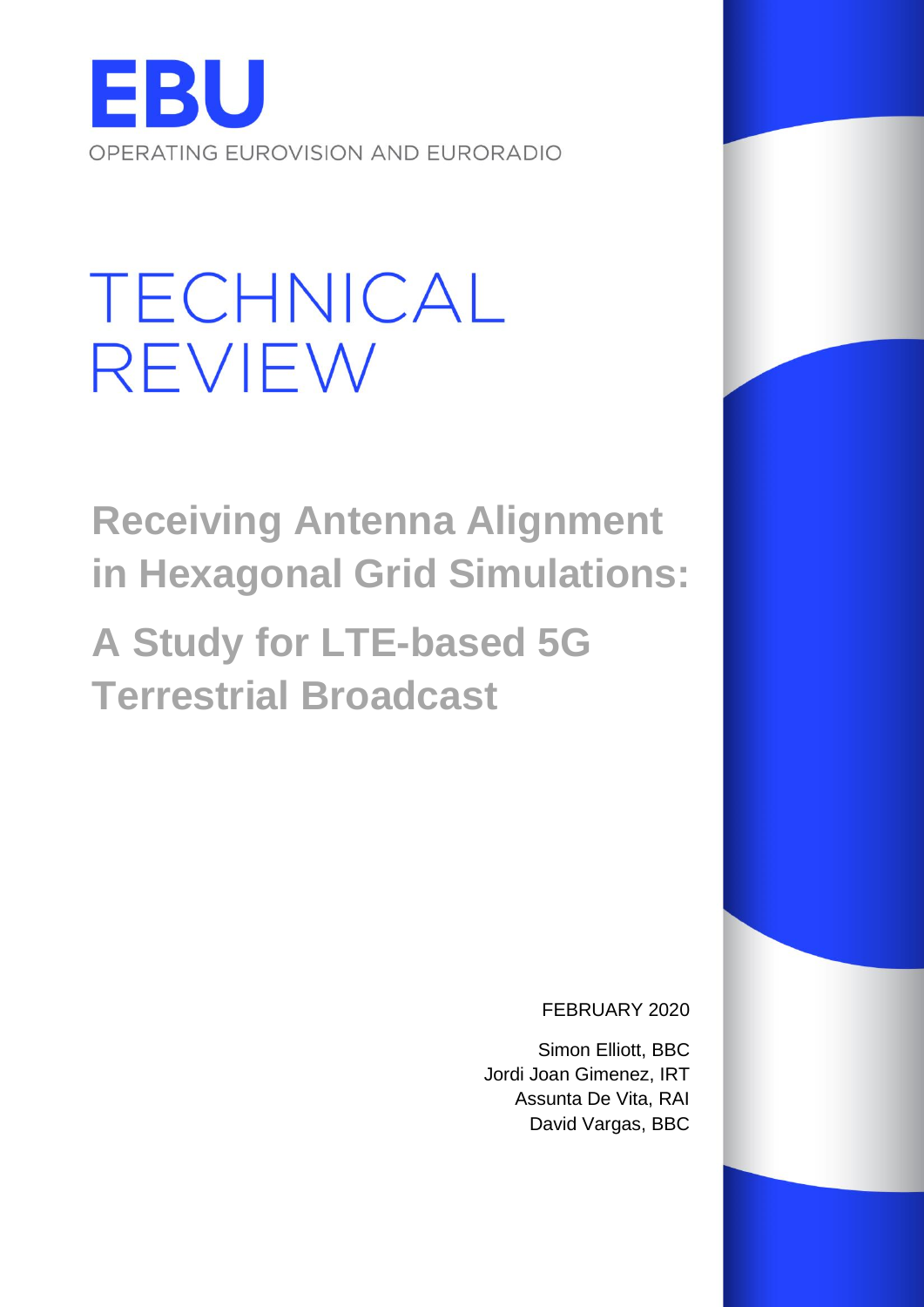The main purpose of an EBU Technical Review is to critically examine new technologies or developments in media production or distribution. All Technical Reviews are reviewed by 1 (or more) technical experts at the EBU or externally and by the EBU Technical Editions Manager. Responsibility for the views expressed in this article rests solely with the author(s).

To access the full collection of our Technical Reviews, please see: tech.ebu.ch/publications

If you are interested in submitting a topic for an EBU Technical Review, please contact: [tech@ebu.ch](mailto:tech@ebu.ch)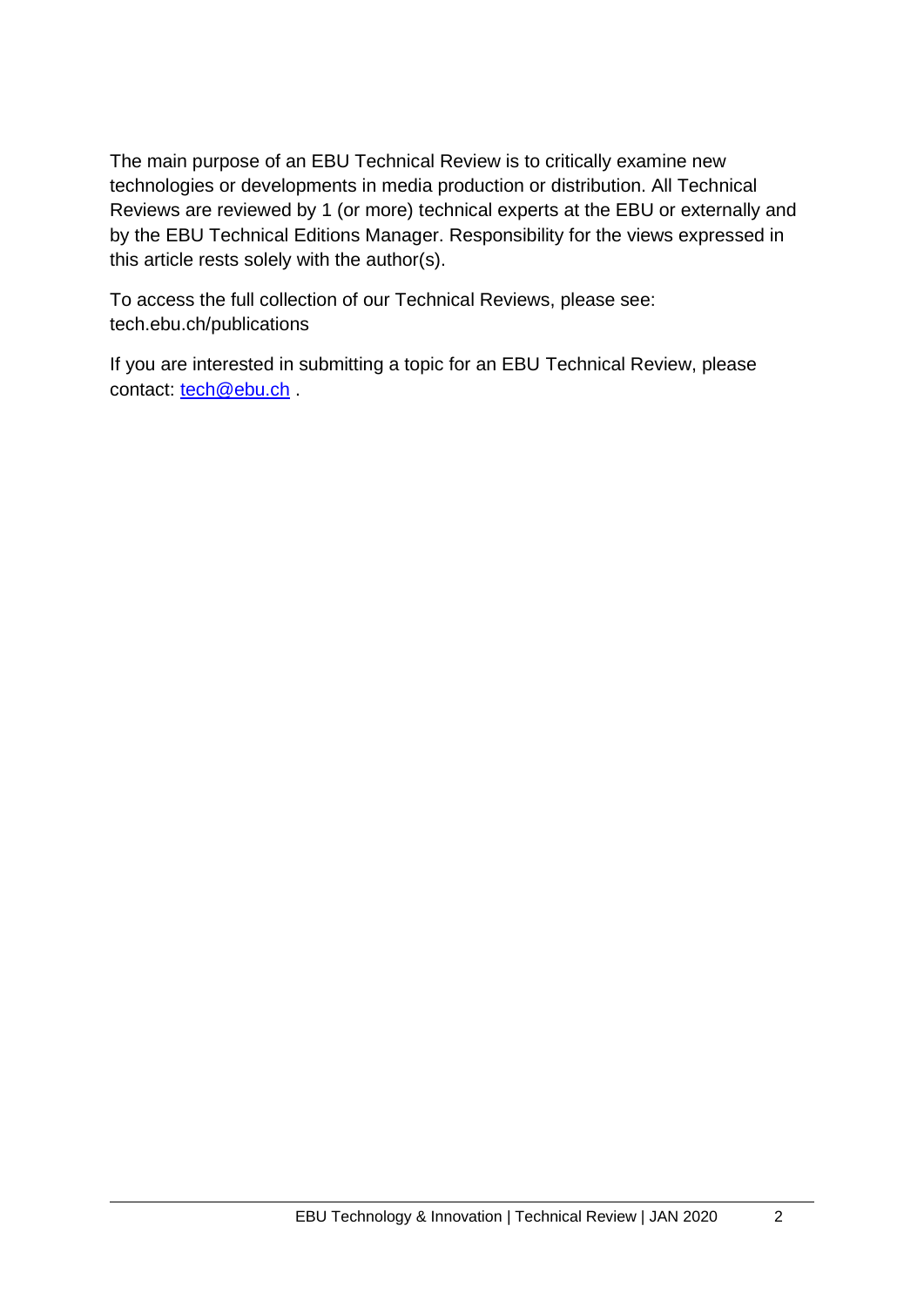## **1. Introduction**

Over the last few years EBU members have been collaborating with the mobile industry in order to make the enhanced Multicast Broadcast Multimedia Service (eMBMS), defined in the Third Generation Private Partnership (3GPP) mobile communication system standards, more suitable for delivering broadcasters' content. The collaboration has so far been very fruitful, with eMBMS being further evolved in the Enhanced TV (enTV) Work Item of Long-Term Evolution (LTE) Release 14 (Rel-14) specifications.

Rel-16 has further enhanced eMBMS with greater support for conventional broadcasting in the LTE-based 5G Terrestrial Broadcast<sup>1</sup> [1, 2] work item. A longer Cyclic Prefix (CP) has been added to support single frequency networks (SFN) with inter-site distances (ISD) more typically found in high power high tower (HPHT) broadcast networks. In addition, a shorter CP for greater mobility up to 250 km/h has been introduced, and the cell acquisition subframe (CAS) has been made more robust. EBU members continue to contribute to 3GPP.

3GPP makes extensive use of Monte Carlo based network simulations in order to evaluate the benefits of any potential enhancements before they are standardised. The enTV Work Item permitted the simulations to use several different methodologies for the alignment of directional receiving antennas to transmitter sites and for determining which signals are permitted to contribute to the useful signal.

This article investigates several different methodologies that are commonly used in these two aspects of the simulations and, using 5G broadcast as an example, illustrates how the different methodologies affect the results. Detailed worked examples are also provided for clarity.

## **2. 5G Broadcast: Background**

LTE Rel-14 is the first 3GPP specification targeting the delivery of TV services in a similar way to conventional terrestrial broadcast standards [3]. For example, Rel-14 introduces carriers with 100% downlink capacity for broadcast services for which SIM-free reception without uplink is possible, and additional OFDM parameters (numerologies) for the support of fixed rooftop reception in SFN with an ISD of 15 km or more in low power low tower (LPLT) networks.

An extensive analysis of the broadcast related features introduced in Rel-14 can be found in [4] and [5]. A Rel-16 study [1] identified gaps between LTE Rel-14 eMBMS and the 5G requirements for dedicated broadcast networks in [3]. Rel-16 added further enhancements to make 5G Broadcast suitable for deployments in large area SFN with ISDs of around 100 km or more, increase mobility up to 250 km/h, and make the systems signal acquisition and synchronisation mechanisms more robust.

<sup>1</sup> LTE-based 5G Terrestrial Broadcast is here referred to as 5G Broadcast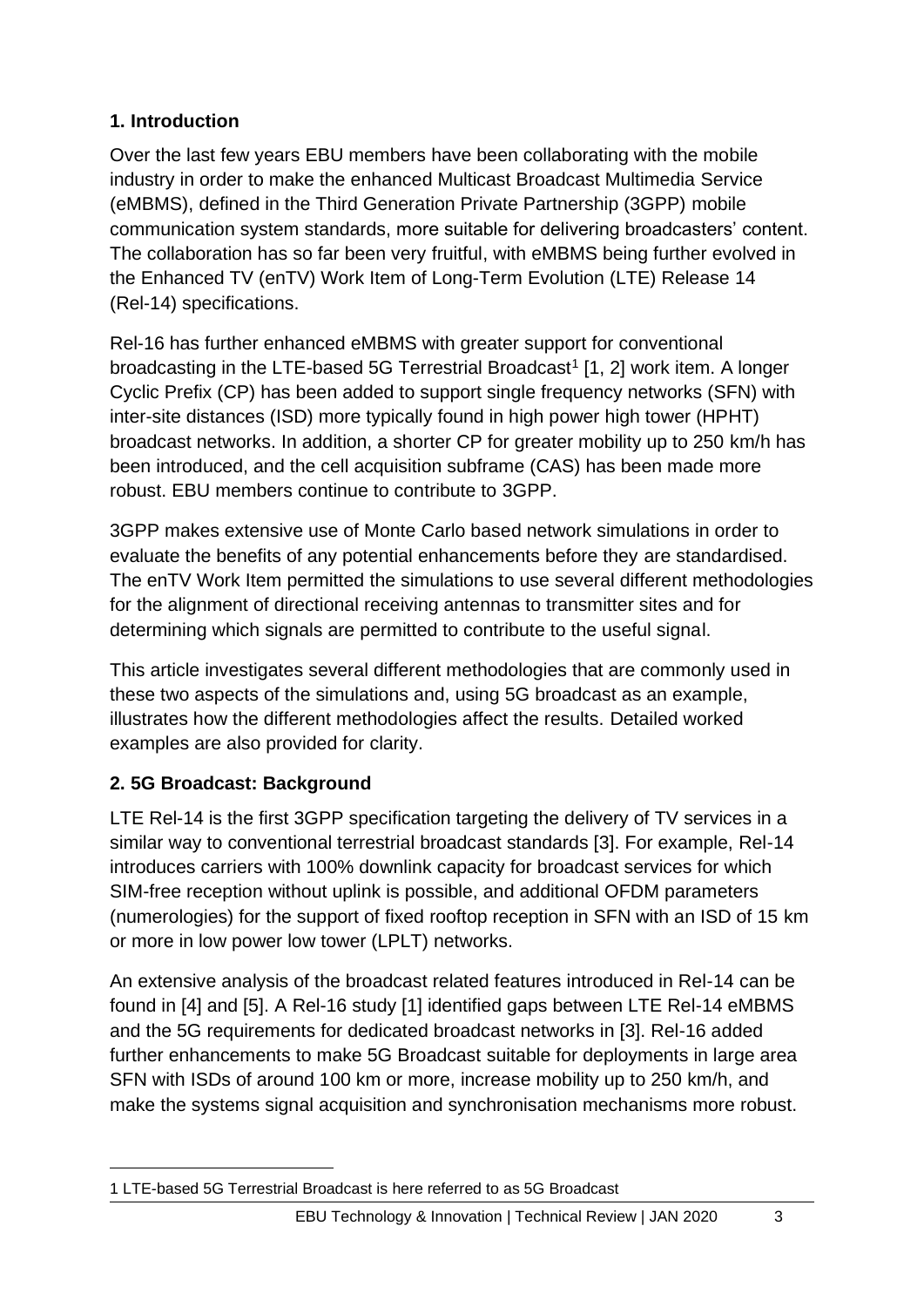#### **2.1 Numerologies for SFN Deployments**

LTE Rel-14 introduced two new numerologies for the MBSFN (multicast-broadcast single frequency network) radio bearer of eMBMS. The sub-carrier spacings of the new numerologies are 7.5 kHz and 1.25 kHz, with CP durations of 33.3 µs and 200 µs, respectively.

LTE Rel-16 introduced an additional two numerologies with sub-carrier spacings of 2.5 kHz and 0.37 kHz, with CP durations of 100 µs and 300 µs, respectively [2]. The wider carrier spacing of the 2.5 kHz numerology supports greater mobility up to 250 km/h. The 300 µs CP numerology is designed to support fixed rooftop reception in SFN with large ISDs typically found in HPHT broadcast networks.

Table 1 sets out the sub-carrier spacing  $(\Delta_f)$ , CP duration (T<sub>CP</sub>), useful symbol period  $(T_U)$  and equalisation interval<sup>2</sup> (EI) for the numerologies in 5G Broadcast. The longest CP permitted in Rel-14 was 200 µs (OFDM symbol duration  $T_s = T_U + T_{CP} = 1$  ms). Rel-16 includes a 300 µs CP with an OFDM symbol duration of 3 ms.

While the MBSFN subframes (containing data) can only be configured with large "Extended CP" configurations, the cell acquisition subframe (CAS), containing control and synchronisation information, are restricted to the "Normal" and "Extended" CP configurations with a sub-carrier spacing of 15 kHz.

The 1 ms CAS, configured with normal CP, has 14 OFDM symbols and the CAS configured with extended CP has 12 OFDM symbols. For the rest of the paper we assume the extended CP configuration for the CAS due to its ability to tolerate echoes with longer delays.

|                                | $\Delta_f$ (kHz) | $T_{CP}$ (µs) | $T_U$ (µs) | $CAS$ El ( $\mu s$ )     | EI (µs) |
|--------------------------------|------------------|---------------|------------|--------------------------|---------|
| Normal CP                      | 15               | 4.7/5.2       | 66.7       | ۰                        |         |
|                                | 15               | 16.7          | 66.7       | 22.2                     | 66.7    |
| <b>Extended CP</b><br>(Rel-14) | 7.5              | 33.3          | 133.3      | $\overline{\phantom{a}}$ | 66.7    |
|                                | 1.25             | 200           | 800        |                          | 267     |
| <b>Extended CP</b>             | 2.5              | 100           | 400        | ٠                        | 200     |
| (added in Rel-16)              | 0.37             | 300           | 2,700      |                          | 900     |

| Table 1: Rel-14/16 eMBMS Numerologies |  |  |
|---------------------------------------|--|--|
|                                       |  |  |

 $2$  The equalisation interval (EI) is the Nyquist limit of the receivers channel equalisation filter. The EI denotes the maximum echo delay for which a receiver may correctly equalise a transmitted signal. It is dependent on the effective frequency separation of the reference signal (RS) [6].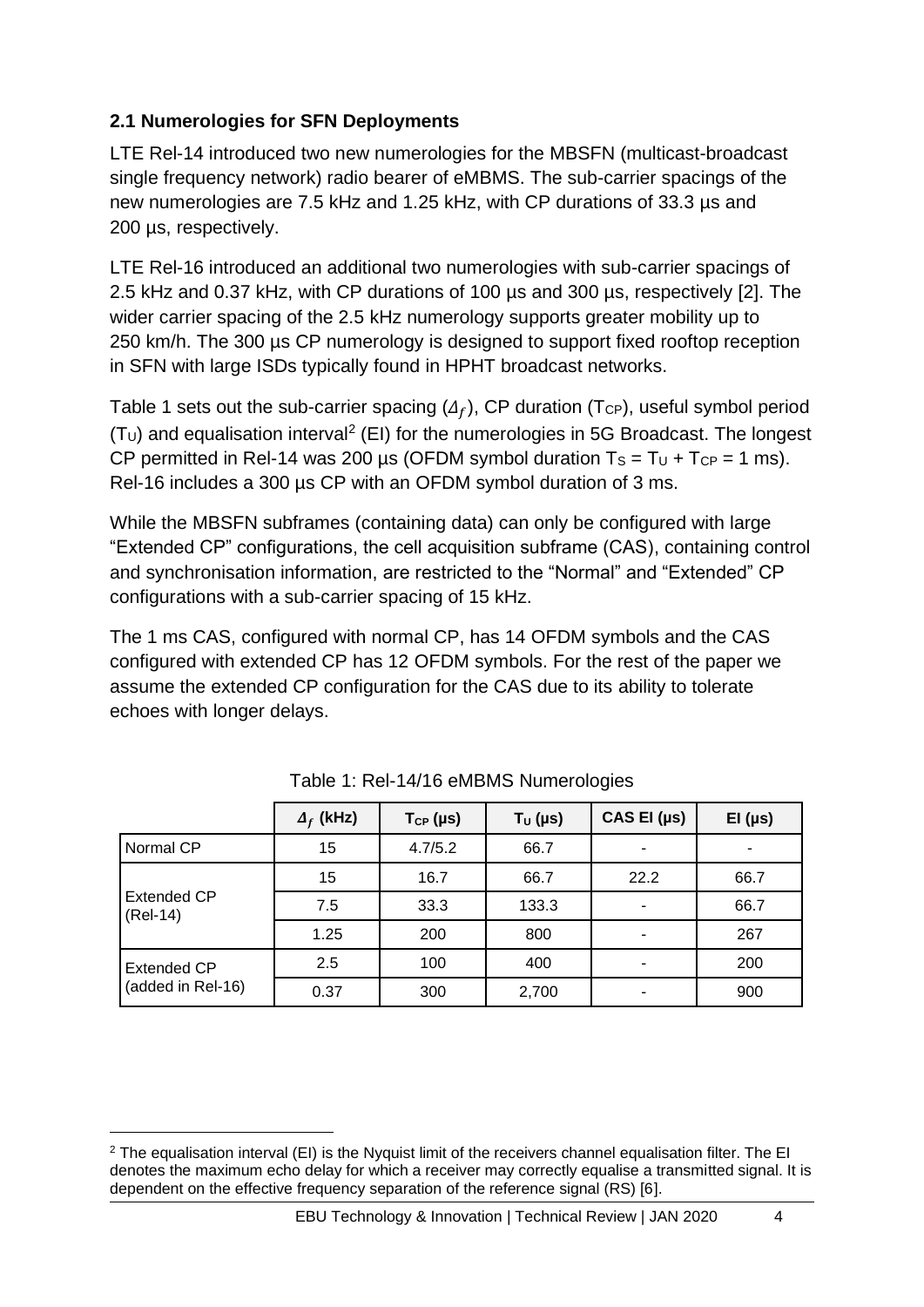## **2.2 Framing and Cell Acquisition Subframe (CAS)**

The introduction of a 100% broadcast mode required changes to the conventional frame structure of LTE. The new 100% broadcast radio frame is 40 ms in duration (Figure 1). It is made up of the new CAS with a duration of 1 ms followed by 39 MBSFN subframes each with a duration of 1ms for numerologies with 7.5 kHz, 2.5 kHz and 1.25 kHz sub-carrier spacings. With the 0.37 kHz sub-carrier numerology (300 µs CP), the frame structure consists of one CAS subframe with a duration of 1 ms followed by 13 MBSFN subframes, each with a duration of 3 ms.



Figure 1: 100% Broadcast Radio Frame.

The CAS contains the essential signalling for demodulating the user plane data [5]. The physical channels comprising the CAS are shown in Figure 2.



Figure 2: Channels comprising the CAS

The CAS uses CS-RS (Cell Specific Reference Signals) that are inherited from the unicast design, meaning that the CAS can only achieve a maximum 22 µs EI, as shown in Table 1. A numerology mismatch between the CAS and the MBSFN subframes therefore arises as the MBSFN subframes can be configured with CPs of 33.3 µs, 100 µs, 200 µs and 300 µs, while the maximum CP duration for the CAS is 16.7 µs.

The CAS must be correctly decoded before the PMCH (Physical Multicast Channel), which conveys the MBSFN subframes, can be received. It is therefore essential that the CAS is designed to be sufficiently robust so as to ensure adequate reception of the PMCH in locations where the CAS is not protected by the longer CP of the MBSFN subframes.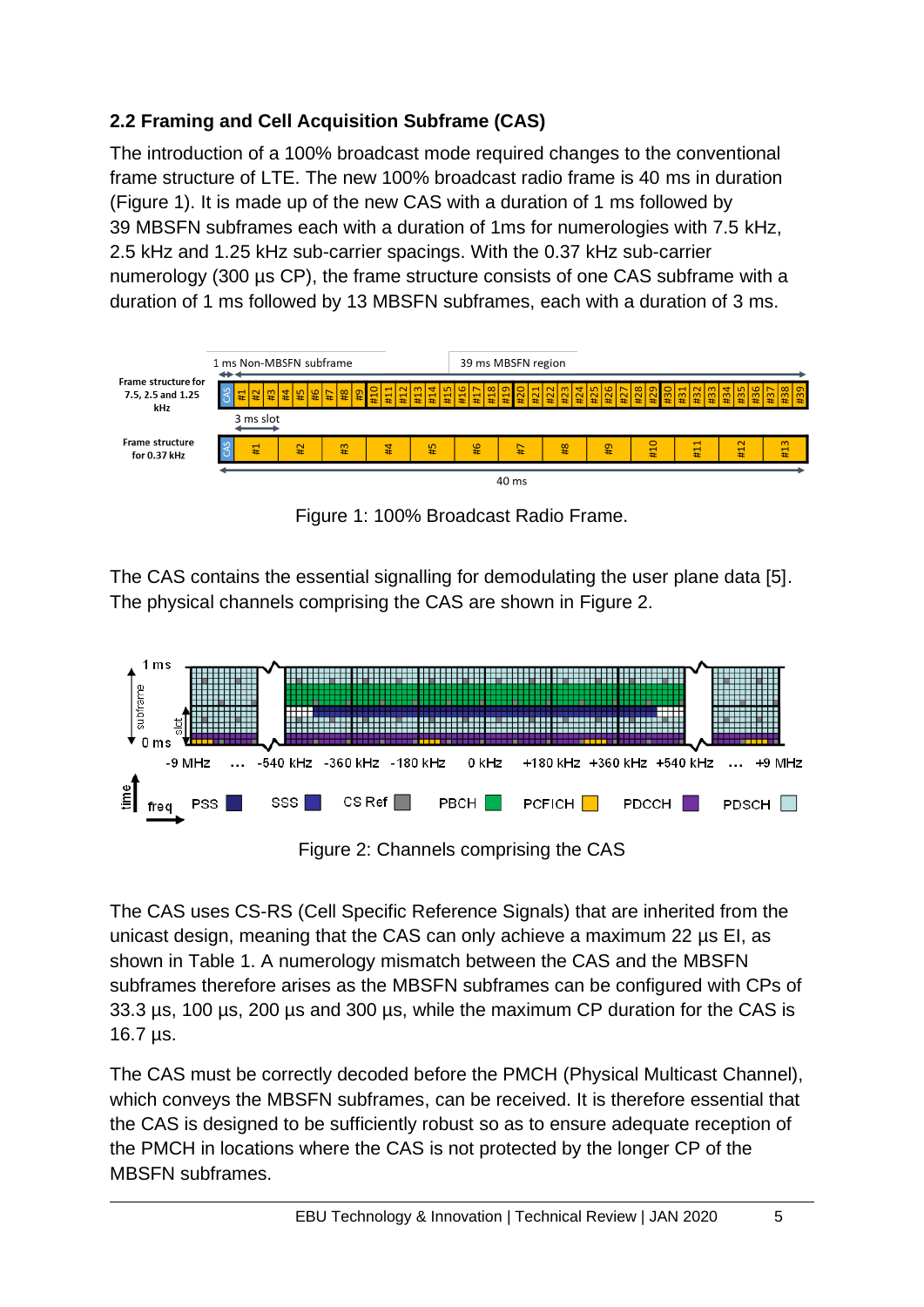Rel-16 made the CAS more robust by different methods, including greater repetition of the information in the sub-channels, to increase detection probability. The changes do not include modifications in the numerologies as this would have needed a re-design of the control channels already defined for LTE.

#### **3. Network Simulation Background**

A framework for performing Monte Carlo based network simulations for 5G Broadcast in Rel-16 is set out in [1]. It describes the network topology, such as the locations of transmitter sites, their effective heights and radiated powers, the propagation model, the receiver's noise floor, receiving antenna patterns, etc.

The simulation network comprises 61 transmitters configured as shown in Figure 3.



Figure 3: Hexagonal Network Layout and Coverage Area for the MPMT Network.

All 61 transmitters are allocated the same frequency and belong to a single MBSFN area. Multiple frequency networks (MFN) are outside the scope of the framework. Other key simulation parameters are shown in Table 2.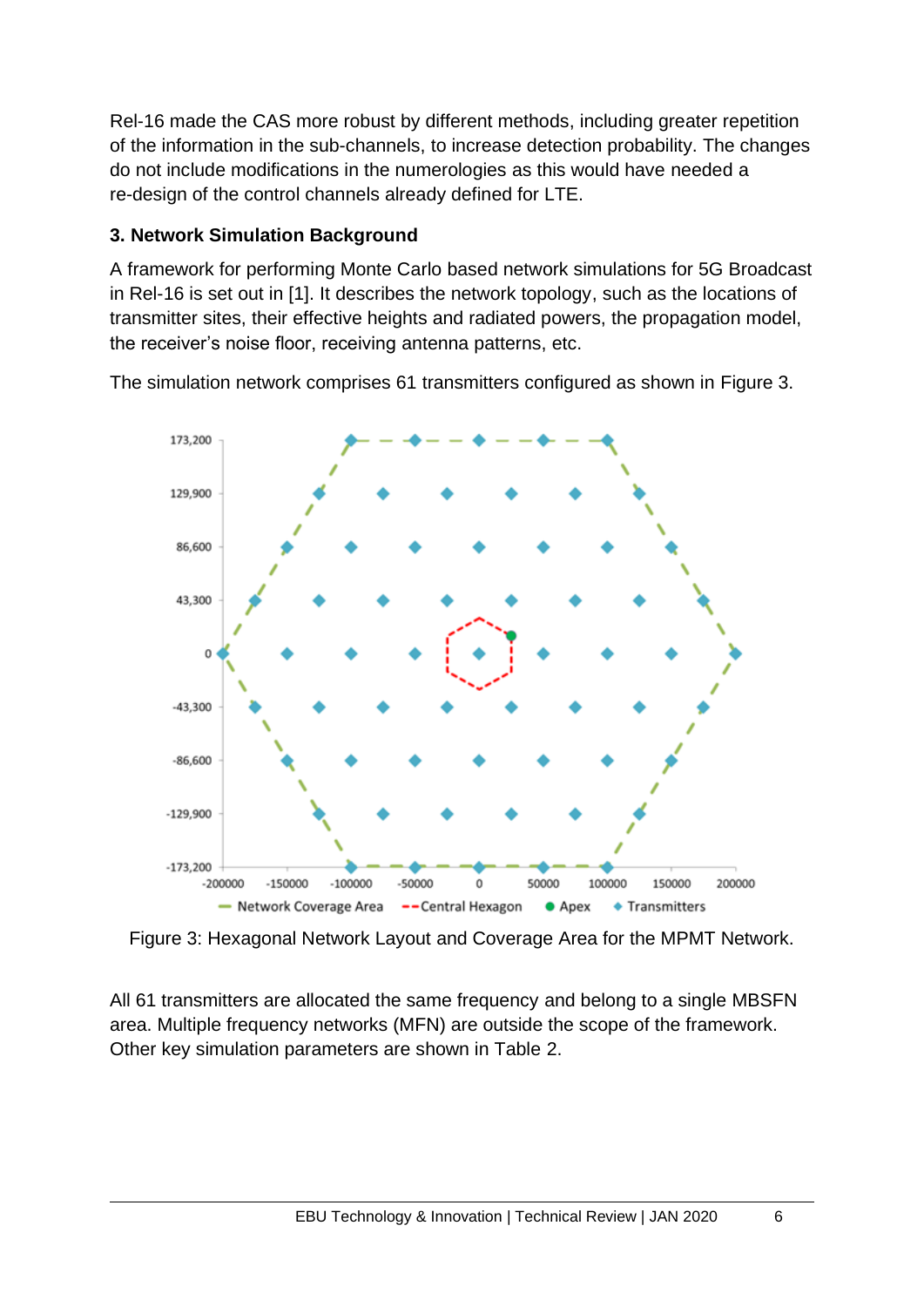| <b>Parameter</b>                                | <b>Value</b>                          |
|-------------------------------------------------|---------------------------------------|
| <b>Inter-site Distance</b>                      | 50 km                                 |
| <b>Transmitter Effective Height</b>             | 100 m                                 |
| <b>Transmitting Antenna</b>                     | Omni-directional                      |
| Effective Radiated Power (E.R.P.)               | 40.5 dBW EIRP                         |
| Receiving Antenna Height                        | 10 <sub>m</sub>                       |
| Receiver Noise Figure                           | 6 dB                                  |
| <b>Rx Antenna Pattern</b>                       | ITU-R BT.419/Omni-Directional         |
| Rx Antenna Gain (Omni/Directional)              | $0/13.15$ dBi                         |
| Antenna Cable Loss                              | 4 dB                                  |
| <b>Implementation Margin</b>                    | 1 dB                                  |
| Noise Bandwidth                                 | 9 MHz                                 |
| Frequency                                       | 700 MHz                               |
| <b>Propagation Model</b>                        | ITU-R P.1546-5 over land              |
| <b>Wanted Signal Time Value</b>                 | 50%                                   |
| Interfering Signal Time Value                   | 1%                                    |
| Location Variation $(\mu/\sigma)$               | 0 dB/5.5 dB (log-normal distribution) |
| Simulation Methodology                          | <b>Monte Carlo</b>                    |
| <b>Pixel Size</b>                               | 100 m x 100 m                         |
| Tx/Rx Error Vector Magnitude (EVM) <sup>3</sup> | 8%/4%                                 |
| Handover Margin                                 | None                                  |
| <b>SFN Signal Summation</b>                     | SFN weighting function [6]            |

#### Table 2: Main Simulation Parameters

Measurements show that, due to variations in terrain and ground cover, the signals from transmitters will vary from one location to another throughout a small area e.g. a square 'pixel' with sides of 100 m. This location variation is modelled by a log-normal distribution with a mean of 0 dB and standard deviation of 5.5 dB. Location variation is a crucial concept in this document – it plays a key role in the network simulations.

All the simulations in this study have been carried out within a single square pixel of side 100 m, centred at the apex of the central 'red hexagon' marked by the green dot in Figure 3. Within this pixel, 10000 realisations of location variation were generated for each transmitter. The SINR was then computed from these realisations using the receiving antenna alignment methodologies described below.

The selected pixel is representative of the coverage area with interference from multiple distant transmitters and although coverage will vary over the entire network, restricting the analysis to a single representative pixel is a convenient way to

<sup>&</sup>lt;sup>3</sup> In this document the EVM of the transmitter and the receiver has been set to 0% i.e. both are ideal.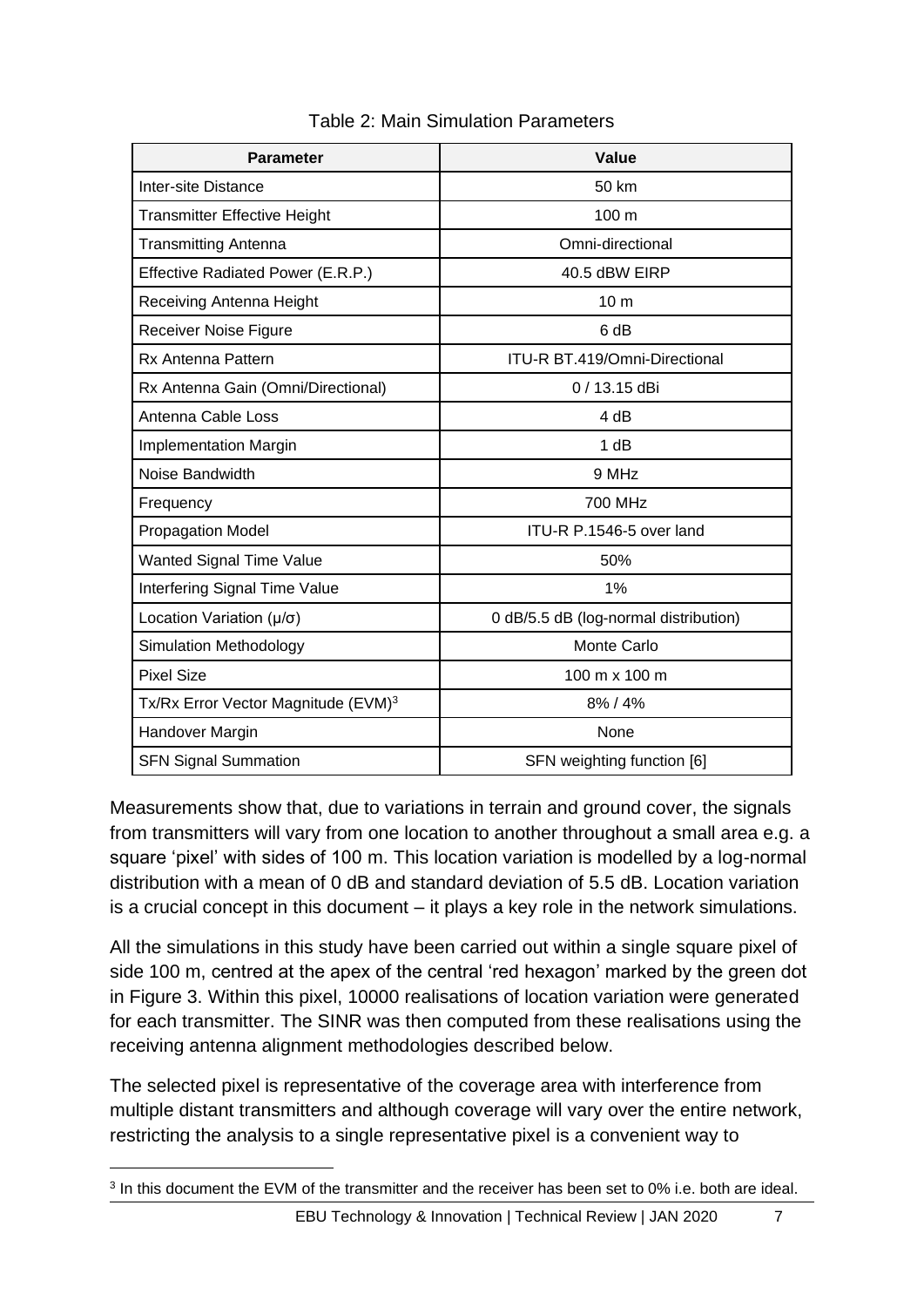compare the effects of different simulation methodologies. The examples in the Annex provide more detail on the SINR calculations within such a pixel.

## **3.1 Receiving Antenna Alignment for Roof-top Reception**

Three methodologies have been considered when determining how to align directional receiving antennas (no alignment is necessary for omni-directional antennas):

- **Wanted Transmitter**: the main lobe of the receiving antenna is aligned to a specific transmitter, defined as the wanted transmitter, before the simulation begins. This option is commonly used for pixel-based simulations.
- **Closest Transmitter**: the main lobe of the receiving antenna is aligned to the closest transmitter. Due to the regular nature of the transmitter networks used herein, and the monotonic decay of the ITU-R P.1546-5 field strength with distance, this alignment is equivalent to aligning the receiving antenna with the transmitter that provides the strongest field strength before location variation is applied.
- **Strongest Transmitter:** the main lobe of the receiving antenna is aligned to the transmitter that provides the strongest field strength at the receiving location, after location variation has been applied.

## **3.2 Contributing Signals in SFN and ASFN Network Configurations**

Several different options may be used to determine which signals may contribute constructively to the wanted signal. The options depend on the network configuration. Two different networks have been considered in this document: conventional SFN and Asynchronous SFN (ASFN), as described below.

- **SFN**: a conventional SFN in which the content from all transmitters is synchronised in both time and frequency so that signals from multiple transmitters may contribute to the wanted signal, the extent of which is determined with the well-known SFN weighting function [6].
	- **All Transmitters Contribute to the Wanted:** in the case of SFN, all transmitters may contribute to the wanted signal. In the examples herein there is only one MBSFN area, so all 61 transmitters may contribute to the wanted signal.
- **ASFN**: all transmitters transmit on the same frequency as in a conventional SFN, but their content is not synchronised. In these networks the signals from each transmitter would interfere with one another, regardless of the CP duration and the signals' relative delays. At each receiving location it is therefore necessary to define a single transmitter that provides the wanted signal within ASFN. Three options have been considered: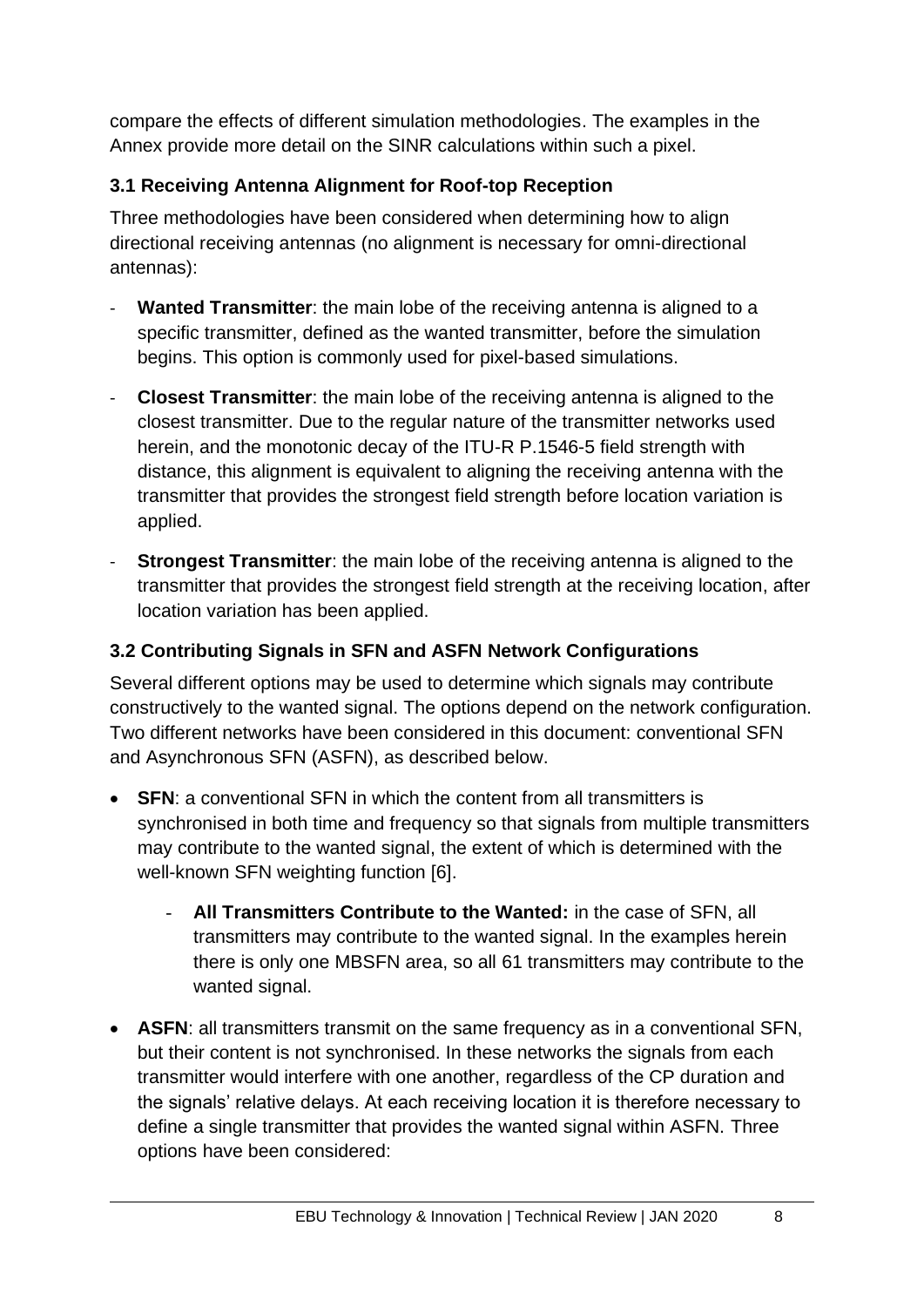- **Wanted:** at all receiving locations, only the wanted transmitter, defined before the simulation begins, is permitted to provide the wanted signal. All other transmitters are defined as interferers.
- **Closest:** at each receiving location, only the closest transmitter may provide the wanted signal. All other transmitters are defined as interferers.
- **Strongest Transmitter:** only the signal from the transmitter providing the strongest field strength at the receiving location, after the application of location variation and the receiving antenna pattern (based on the alignment strategy above), contributes to the wanted signal. All other transmitters are defined as interferers.

At first sight the ASFN may appear to be a curious arrangement with no practical application, but it is an appropriate model for the CAS in MBSFN networks where its content is not completely synchronised across all cells e.g. when CS-RS are used.

Selected combinations of the above receiving antenna alignment and contributing signal options are set out in Tables 3 and 4. Table 3 shows that no antenna alignment methodologies have been considered for omni-directional receiving antennas as, by definition, it is not possible to align them in any particular direction. The combinations shown in these two tables form the basis of the following study.

|                   | <b>SFN</b>                  |                             |
|-------------------|-----------------------------|-----------------------------|
| <b>Rx Antenna</b> | <b>Rx Antenna Alignment</b> | <b>Contributing Signals</b> |
|                   | Wanted                      |                             |
| Directional       | Closest                     |                             |
|                   | Strongest                   | <b>All Transmitters</b>     |
| Omni              | N/A                         |                             |

Table 3: Receiving antenna alignment and contributing signal combinations for SFN

Table 4: Receiving antenna alignment and contributing signal combinations for ASFN

|                   | <b>ASFN</b>                 |                             |  |  |
|-------------------|-----------------------------|-----------------------------|--|--|
| <b>Rx Antenna</b> | <b>Rx Antenna Alignment</b> | <b>Contributing Signals</b> |  |  |
|                   | Strongest                   | Strongest                   |  |  |
|                   | Wanted                      | Wanted                      |  |  |
| Directional       |                             | Strongest                   |  |  |
|                   |                             | Closest                     |  |  |
|                   | Closest                     | Strongest                   |  |  |
| Omni              | N/A                         | Wanted                      |  |  |
|                   |                             | Strongest                   |  |  |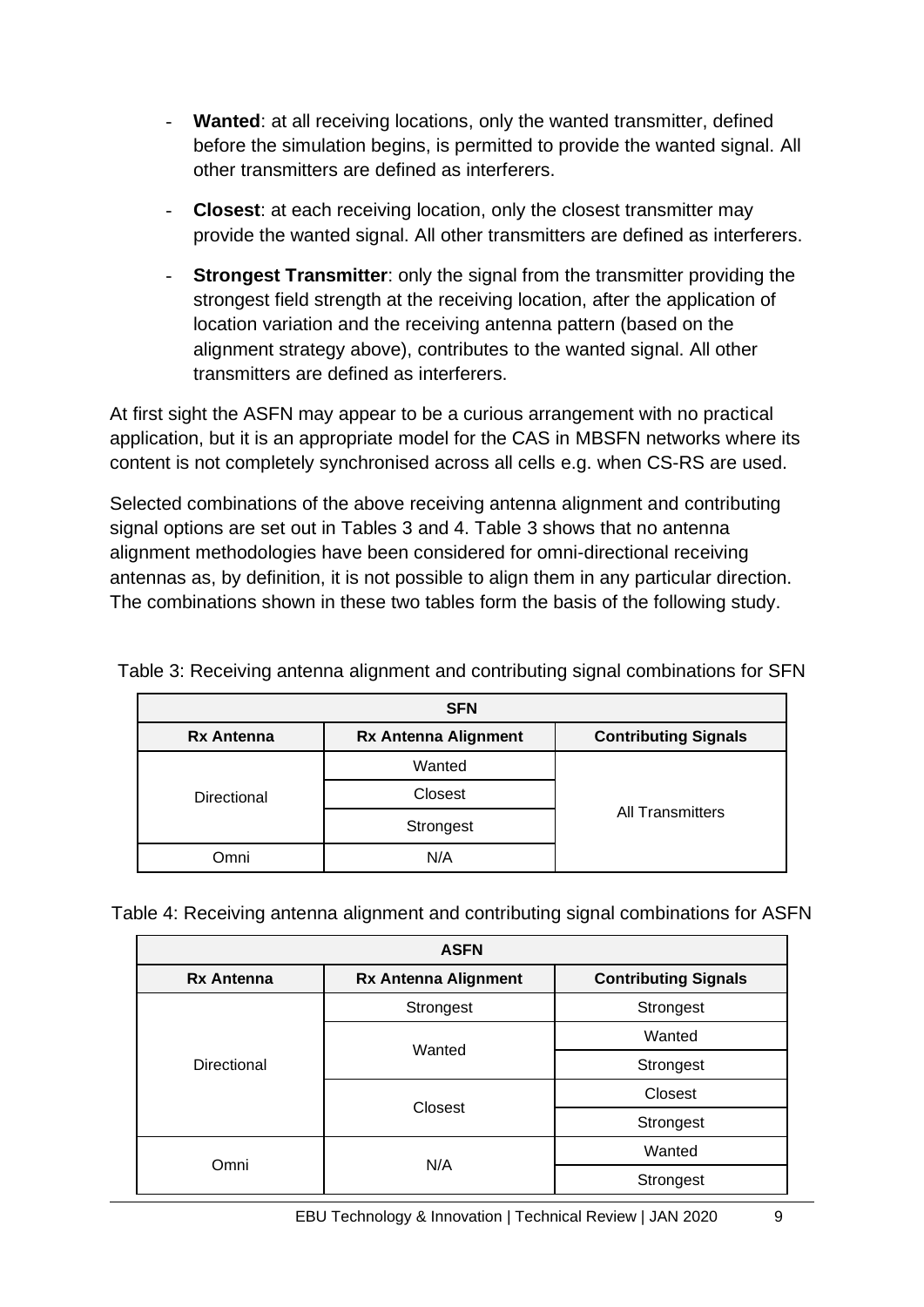## **4. Simulation Results**

## **4.1 Single Frequency Networks (SFN) with Directional Receiving Antennas**

This section presents and discusses the results for SFN in which all transmitters may contribute to the wanted signal. Figure 4 shows the complementary CDF of the SINR achieved at the apex of the central hexagon for the receiving antenna alignment options in Table 3 and two different CP durations. The 300 µs numerology achieves a higher SINR than the 200 us numerology as the longer CP reduces SFN self-interference.



Figure 4: Achievable SINR for different directional receiving antenna alignment strategies in SFN

Due to the symmetry of the network and the location of the pixel that is being considered, aligning the receiving antenna to the wanted and closest transmitters at each location achieves identical SINRs.

Aligning the receiving antenna to the strongest transmitter at each location produces a markedly higher SINR than the other two methods for both CPs. With this method, at every receiving location the receiving antenna is aligned to the strongest signal after location variation has been applied. The wanted signal level is thus maximised, as well as the SINR.

It is worthwhile noting that the shape of the curves may change from one receiving location to another; at some locations there will be a greater or lesser effect of one antenna alignment method over the other. Nevertheless, the principle remains that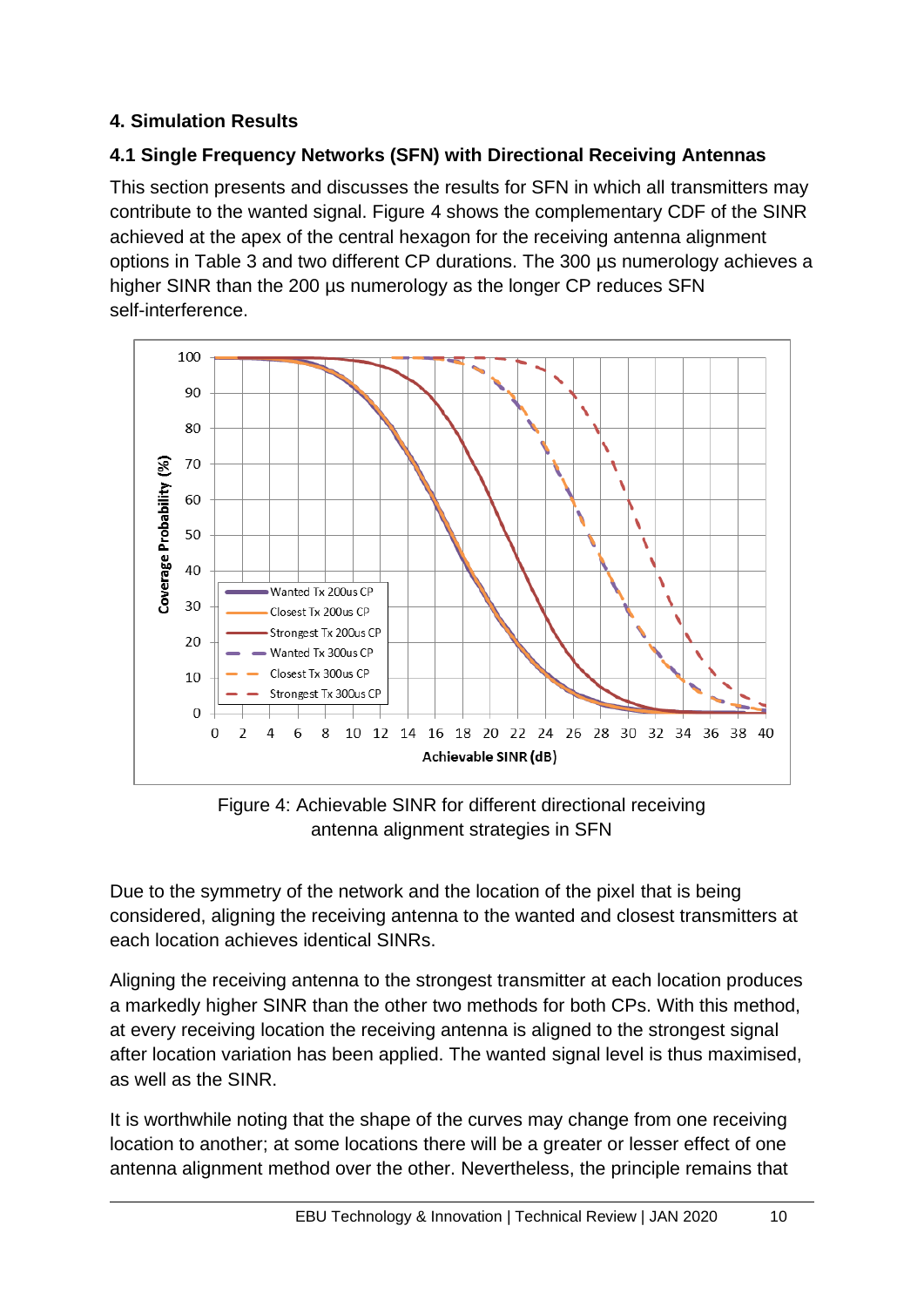different methodologies may significantly affect the coverage results. It is therefore important to know, and to clearly state, which methodologies were used when results are presented.

# **4.2 Asynchronous Single Frequency Networks (ASFN)**

In ASFN networks it is necessary to define at each location which transmitter provides the wanted signal. It should be expected that defining the wanted transmitter in different ways will affect the simulation result. The combinations of receiving antenna alignment and permitted contributing signals set out in § 3.2 are investigated below.

## **4.2.1 Directional Receiving Antenna**



Figure 5 shows the results for the directional receiving antenna simulations.

Figure 5: Achievable SINR with a directional receiving antenna in an ASFN

In this example, due to the symmetry of the network, the SINR curves are identical for the receiving antenna aligned to the closest transmitter, receive the signal from the closest transmitter methodology and receiving antenna aligned to the wanted transmitter, receive the signal from the wanted transmitter.

Similarly, the curves are identical for the receiving antenna aligned to the closest transmitter, receive strongest signal methodology and receiving antenna aligned to wanted transmitter, receive strongest signal methodology. However, at high coverage probabilities (e.g. >95% locations), defining the wanted signal as the strongest signal (after location variation and receiving antenna alignment) marginally improves the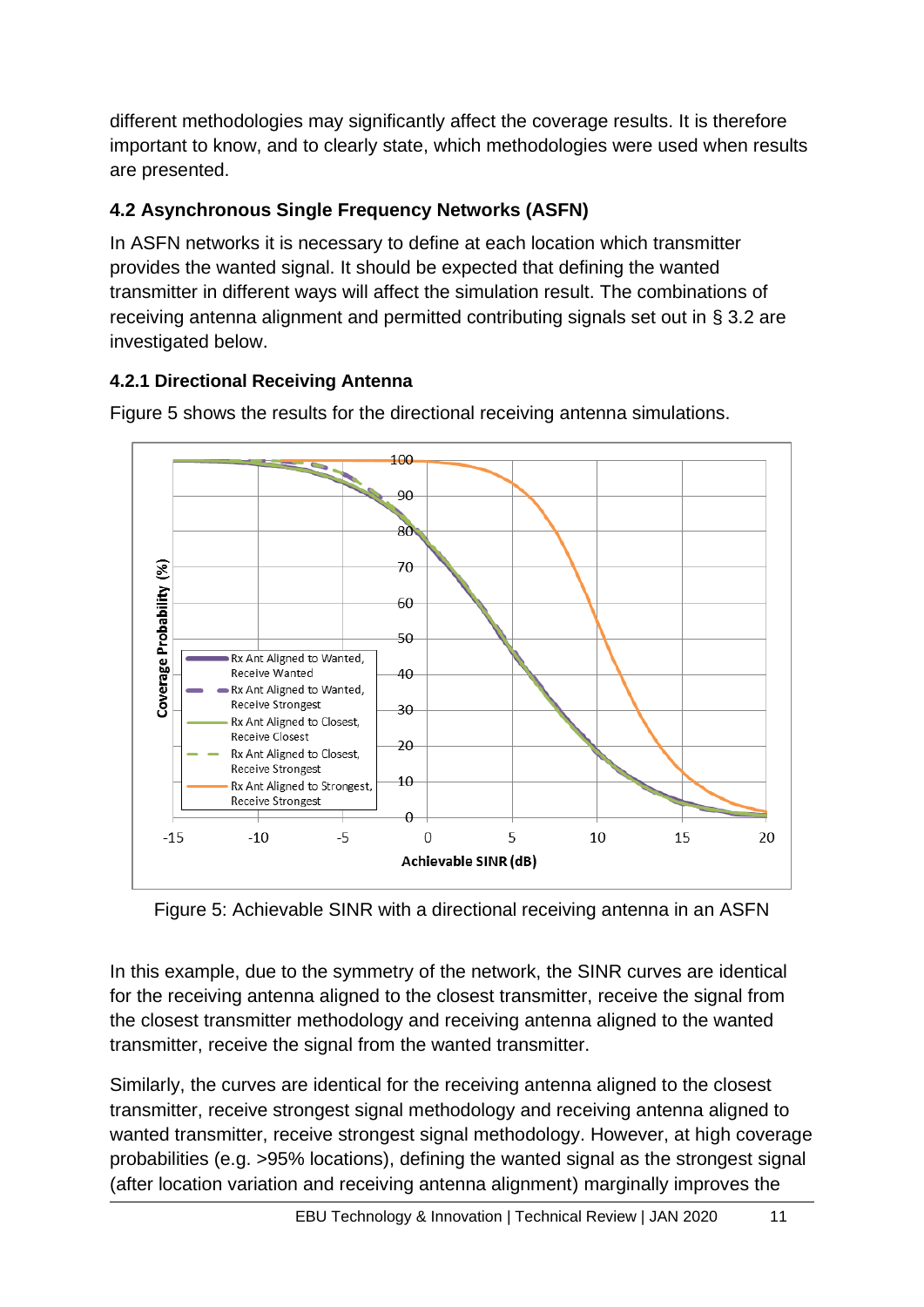SINR compared with restricting the wanted signal to the one originating from the transmitter to which the receiving antenna has been aligned.

A significantly higher SINR is achieved by aligning the receiving antenna to the strongest signal at each receiving location (after the application of location variation), and to defining the strongest signal as the Wanted.

#### **4.2.2 Omni-Directional Receiving Antenna**

This section investigates reception of an ASFN with an omni-directional receiving antenna – a network configuration suitable for modelling the CAS, which may not be fully synchronised, for reception with mobile devices (assumed to have omnidirectional antennas). The results for the Wanted and Strongest transmitter methods are shown in Figure 6.

Defining the strongest signal as the wanted signal, as opposed to only permitting the wanted signal to come from a pre-defined wanted transmitter, significantly improves the achievable SINR. In this example the difference between the two methodologies for the 95th percentile is approximately 13 dB.

Allowing the mobile device to receive the strongest signal at each location in the model is appropriate as these devices have no receiving antenna pattern to align to any particular transmitter. This model is therefore considered to be more appropriate for mobile reception than restricting the device to consider a pre-defined signal as the wanted signal, particularly in the cases where there is no requirement to deliver regional content at border regions.



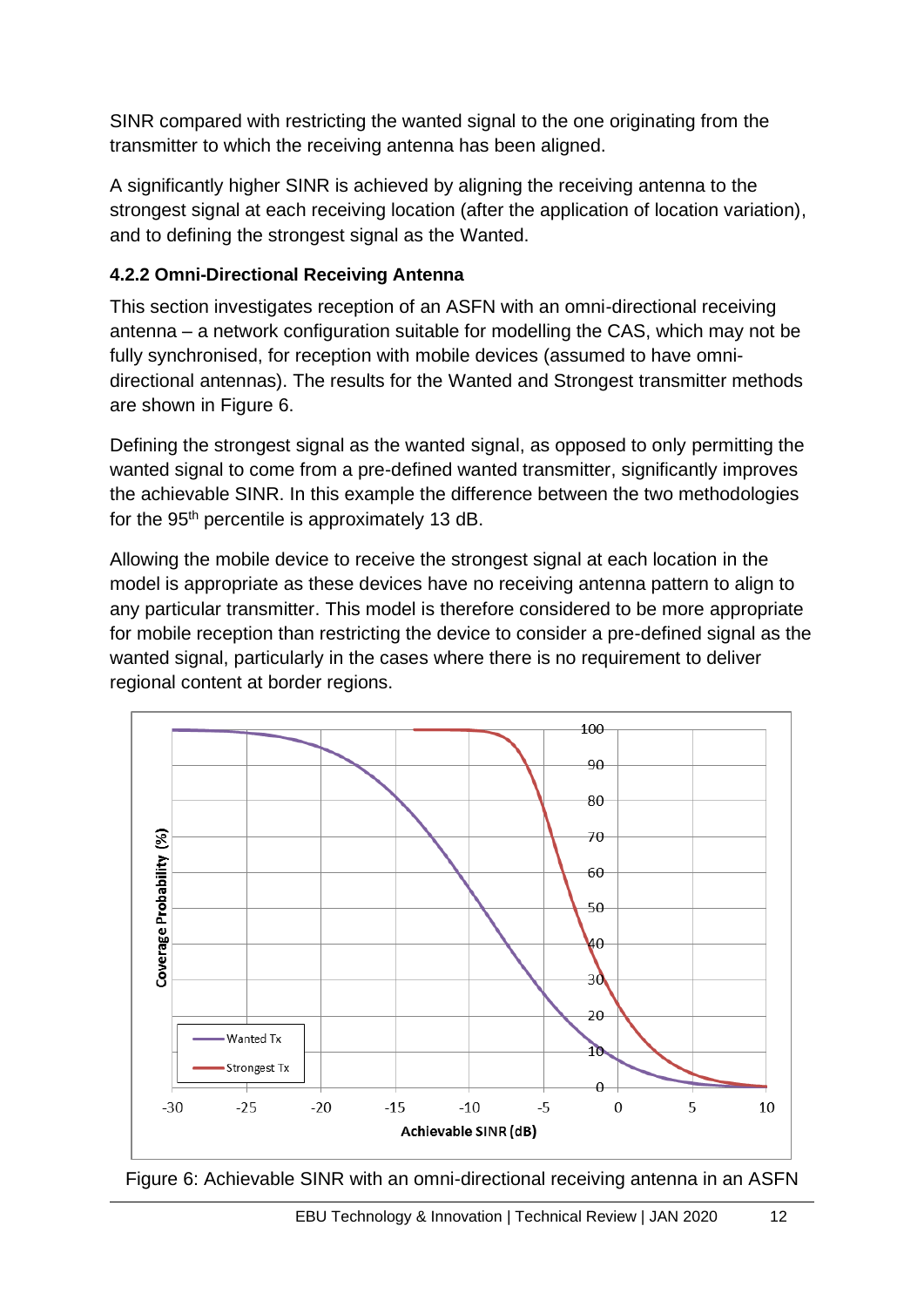#### **5. Conclusions**

This article has outlined several different methodologies that are commonly used in network simulations in order to align receiving antennas and to define the transmitters which may contribute to the wanted signal.

It is clear from the network simulation results that different methodologies may significantly affect their outcome. It is therefore important to clearly state the methodology that has been used when presenting such results so that they can be correctly interpreted.

With respect to 5G Broadcast, a critical topic has been to understand how robust the CAS would need to be in order to ensure that this essential signal is adequately received.

As shown in this article, different methodologies for determining which transmitters may contribute to the wanted signal in a mobile receiving environment can make a significant difference to the achievable SINR in the network (circa 13 dB).

When evaluating the performance of signals, such as the CAS, it is important to apply simulation methodologies that reflect the receiving environment so that the transmission standard may be appropriately designed. Over-designing the system may be too costly, while under-designing the system may lead to a poor user experience.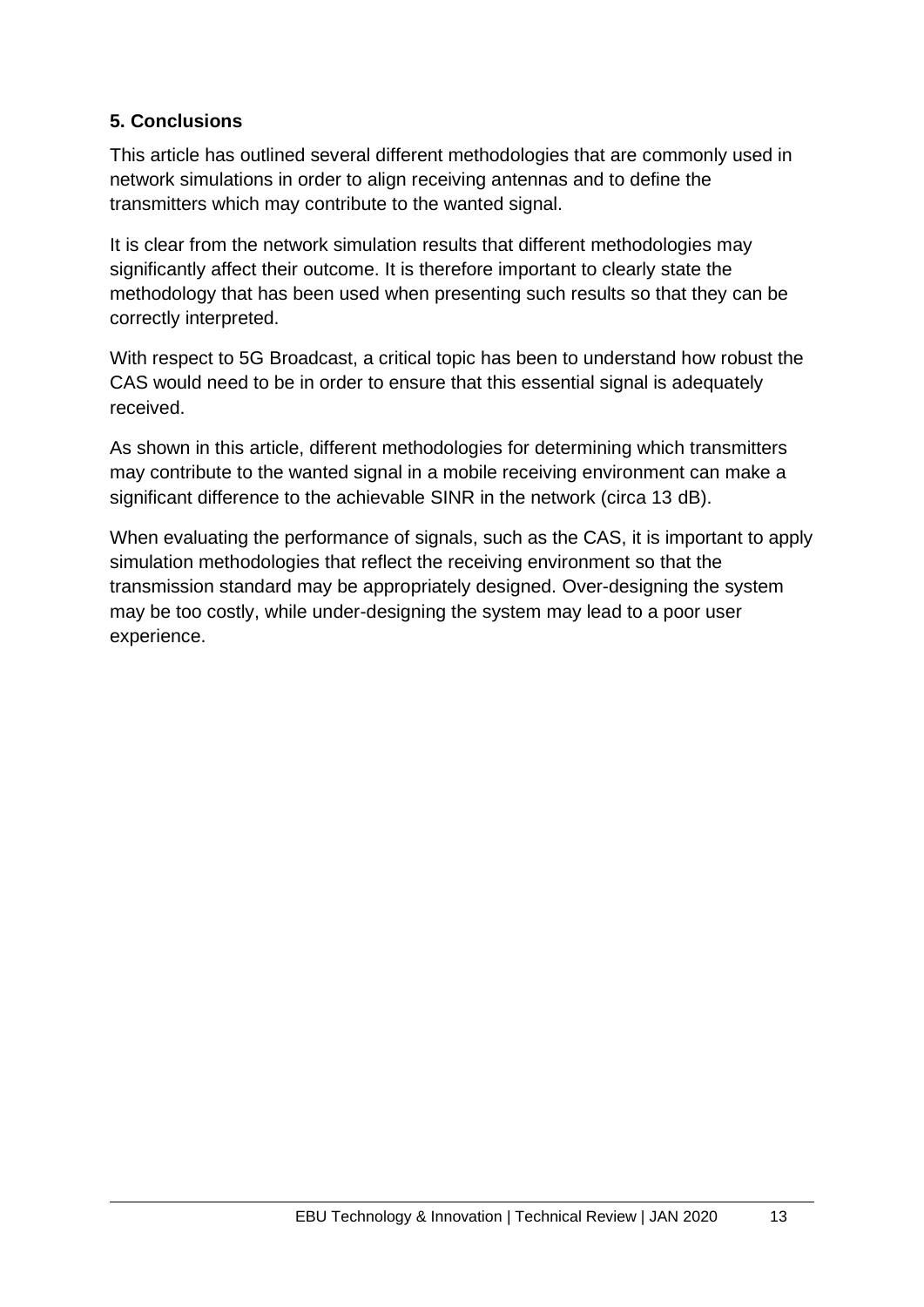#### **Annex: Antenna Alignment Examples**

Three very simple examples are now presented in order to illustrate how different receiving antenna alignment algorithms may affect the results of otherwise identical simulations. The examples are based on the trivial three transmitter network shown in Figure 7 configured as an ASFN. Each transmitter is located at the centre of three regular hexagons whose apexes meet at the geographic centre of the network. For simplicity we focus on a square pixel of side 100 m located at this central point, but as the concepts involved here are general in nature, any other location could have been chosen.

All three transmitters have the same effective height, effective radiated power (ERP) and omni-directional antenna pattern. Due to the symmetry of the network, and the ITU-R P.1546 propagation model, which decays monotonically with distance, each transmitter generates the same median signal strength in the central pixel for any specific percentage of the time. In the examples below the median field strength generated by each transmitter in the pixel is taken to be 70 dB µV/m for 50% of the time. The 1%-time levels are 72 dB  $\mu$ V/m.

The convention of computing wanted and interfering signals at their 50%-time and 1%-time levels, respectively, has also been used. Thermal noise has been excluded for simplicity.



Figure 7: Three transmitter network and central pixel

Within the pixel the field strength from each transmitter will naturally vary from one receiving location to another due to location variation (e.g. signal blockage due to buildings, vegetation, etc.). Assuming there is no correlation in the signal levels generated by any of the transmitters at any location within the pixel, the field strength of each transmitter can be calculated at each location:

$$
F_{ij} = \tilde{F}_i + L_{ij} \tag{1}
$$

Where  $F_{ij}$  is the field strength from transmitter  $i$  generated at location  $j$  within a pixel.  $\tilde{F}_i$  is the median field strength within the pixel generated by transmitter  $i$ .  $L_{ij}$  is the value of the location dependant variation for transmitter  $i$  at location  $j$ . The location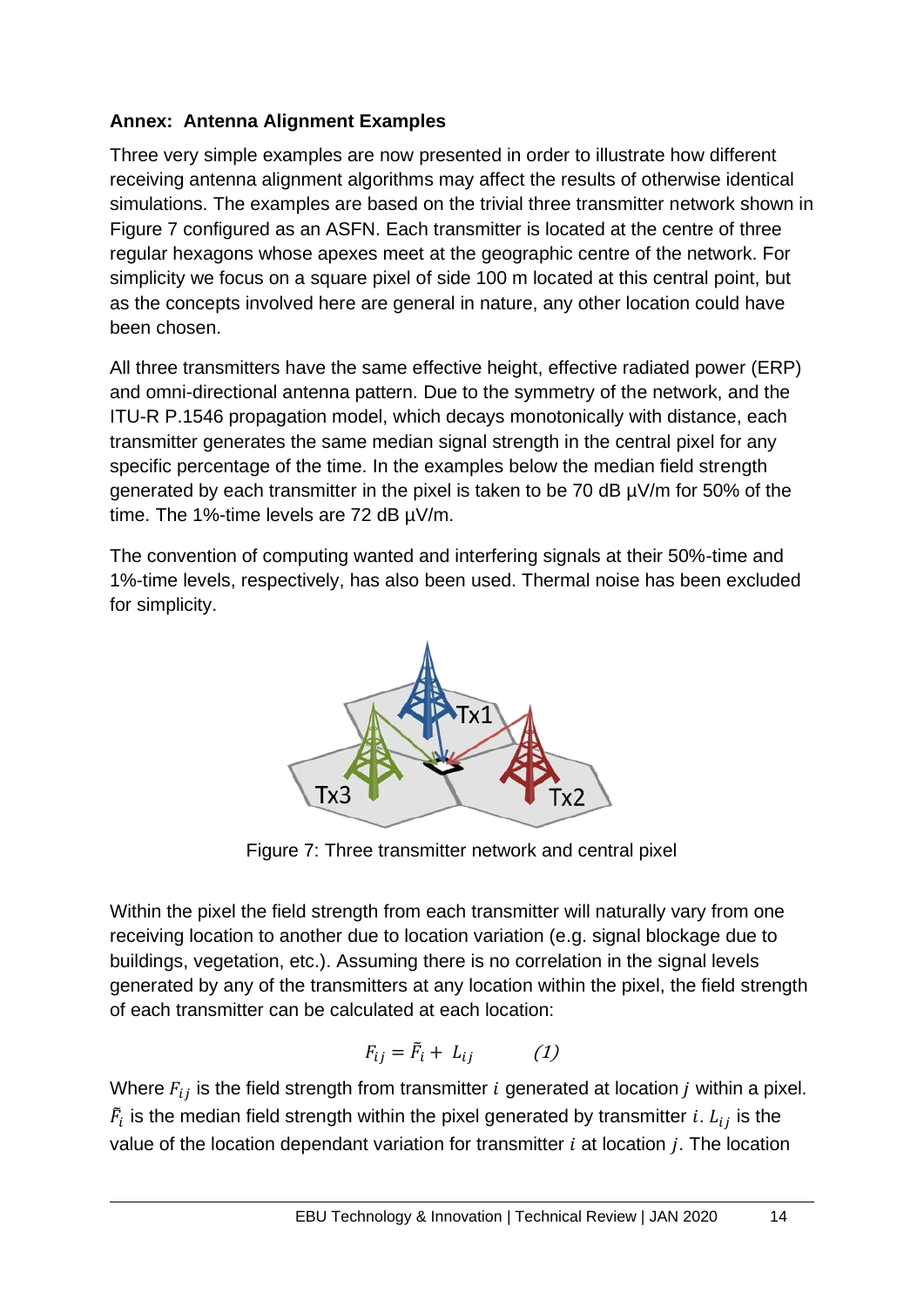variation is approximated by a log-normal distribution of mean  $(\mu)$  0 dB and standard deviation (σ) 5.5 dB.

Table 5 shows an example of the 50%-time field strengths from each of the three transmitters that could be found at three arbitrary locations inside the central pixel, and how they were derived from a median signal level. The location variation value  $(L)$  has been randomly drawn from the log-normal distribution previously described.

The 1% time-values are 2dB higher.

|                 | <b>Location 1</b> |           |          | <b>Location 2</b>                     |    | <b>Location 3</b> |                                    |    |          |
|-----------------|-------------------|-----------|----------|---------------------------------------|----|-------------------|------------------------------------|----|----------|
|                 | $(dB\mu V/m)$     | L<br>(dB) | (dBµV/m) | $\vert$ (dBµV/m) $\vert$ (dB) $\vert$ | L  | F                 | $(dB\mu V/m)$ $(dB\mu V/m)$ $(dB)$ | L  | (dBµV/m) |
| Tx <sub>1</sub> | 70                |           | 77       | 70                                    | -9 | 61                | 70                                 | -8 | 62       |
| Tx <sub>2</sub> | 70                | 3         | 73       | 70                                    | 11 | 81                | 70                                 | 5  | 75       |
| Tx <sub>3</sub> | 70                | -5        | 65       | 70                                    | -3 | 67                | 70                                 |    | 77       |

Table 5: Field strengths in the central pixel, for the 50%-time levels.

Figure 8 illustrates the situation within the pixel where the 50%-time signal levels have plain type and the 1%-time values are italicised.



Figure 8: Field strengths in the central pixel

## **A1 Rx Antenna aligned with Wanted Tx; Only the Wanted Tx is Permitted to Provide Wanted Signal**

In this example Tx 1 is defined as the wanted transmitter. The directional receiving antenna is then aligned to this transmitter, and only this transmitter may provide the wanted signal. Once these definitions have been made, the appropriate wanted (50%-time) and interfering (1%-time) field strengths  $(F_{ij})$  at each location become those shown in Figure 9a. The receiving antenna, with the pattern in Figure 9b is aligned to Tx 1 at all receiving locations within the pixel. The effective field strengths  $(F_{e i})$  that would be received from each transmitter at each location after the receiving antenna pattern has been applied are then shown in Figure 9c.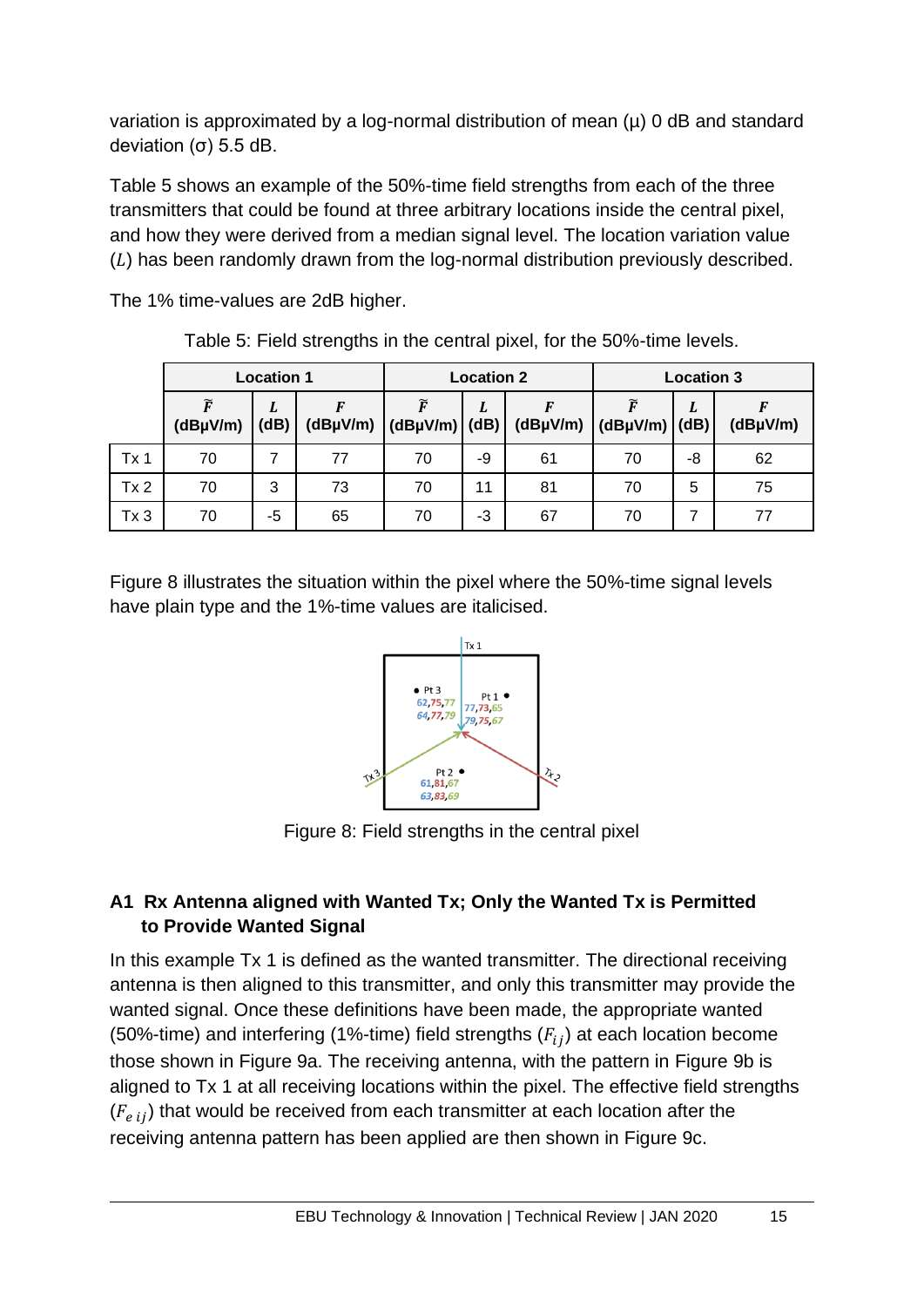$F_{e i j}$  is simply the sum of the appropriate field strength from each transmitter at each location  $(F_{ii})$  and the appropriate attenuation of the receiving antenna pattern  $(A_{ii})$ given the bearing between the wanted and interfering transmitters.



Field strengths at locations within ITU-R BT.419 antenna pattern the central pixel with Tx 1 defined as the wanted transmitter

with 16 dB front to back ratio

Effective field strengths  $(F_e)$  with receiving antenna aligned to Tx 1 (50%-time wanted, 1%-time interferers).

Table 6 sets out the derivation of the effective signal levels in more detail. In this example the wanted transmitter (Tx 1) would provide an SINR of 17.4 dB at location 1. At locations 2 and 3 the SINR of the wanted transmitter would be much lower (-6.2 dB and -3.1 dB respectively).

Even though other transmitters may provide a better SINR at these two locations, this methodology forbids them to contribute as wanted signals – they have been defined as interferers. In this trivial example the wanted transmitter method would conclude that the lowest SINR within the pixel would be -6.2 dB, at location 2.

| Field strengths and SINR. 50%-time and 1%-time (italics) field strengths |                   |                  |                   |    |          |                                                                               |               |           |                        |  |
|--------------------------------------------------------------------------|-------------------|------------------|-------------------|----|----------|-------------------------------------------------------------------------------|---------------|-----------|------------------------|--|
|                                                                          | <b>Location 1</b> |                  | <b>Location 2</b> |    |          | <b>Location 3</b>                                                             |               |           |                        |  |
|                                                                          | $(dB\mu V/m)$     | $\boldsymbol{A}$ | $F_e$             | F  | A        | $F_e$<br>(dB) $\vert$ (dBµV/m) $\vert$ (dBµV/m) $\vert$ (dB) $\vert$ (dBµV/m) | $(dB\mu V/m)$ | A<br>(dB) | $F_e$<br>$(dB\mu V/m)$ |  |
| Tx <sub>1</sub>                                                          | 77                | 0                | 77                | 61 | $\Omega$ | 61                                                                            | 62            | $\Omega$  | 62                     |  |
| Tx 2                                                                     | 75                | $-16$            | 59                | 83 | $-16$    | 67                                                                            | 77            | $-16$     | 61                     |  |
| Tx <sub>3</sub>                                                          | 67                | $-16$            | 51                | 69 | $-16$    | 53                                                                            | 79            | $-16$     | 63                     |  |
| SINR (dB)                                                                |                   |                  | 17.4              |    |          | $-6.2$                                                                        |               |           | $-3.1$                 |  |

Table 6: Rx Antenna aligned with Wanted Tx; only the Wanted Tx permitted to provide Wanted Signal

Computing the SINR at more locations in the same way would permit a cumulative distribution of the SINR to be generated from which the desired percentile could be found.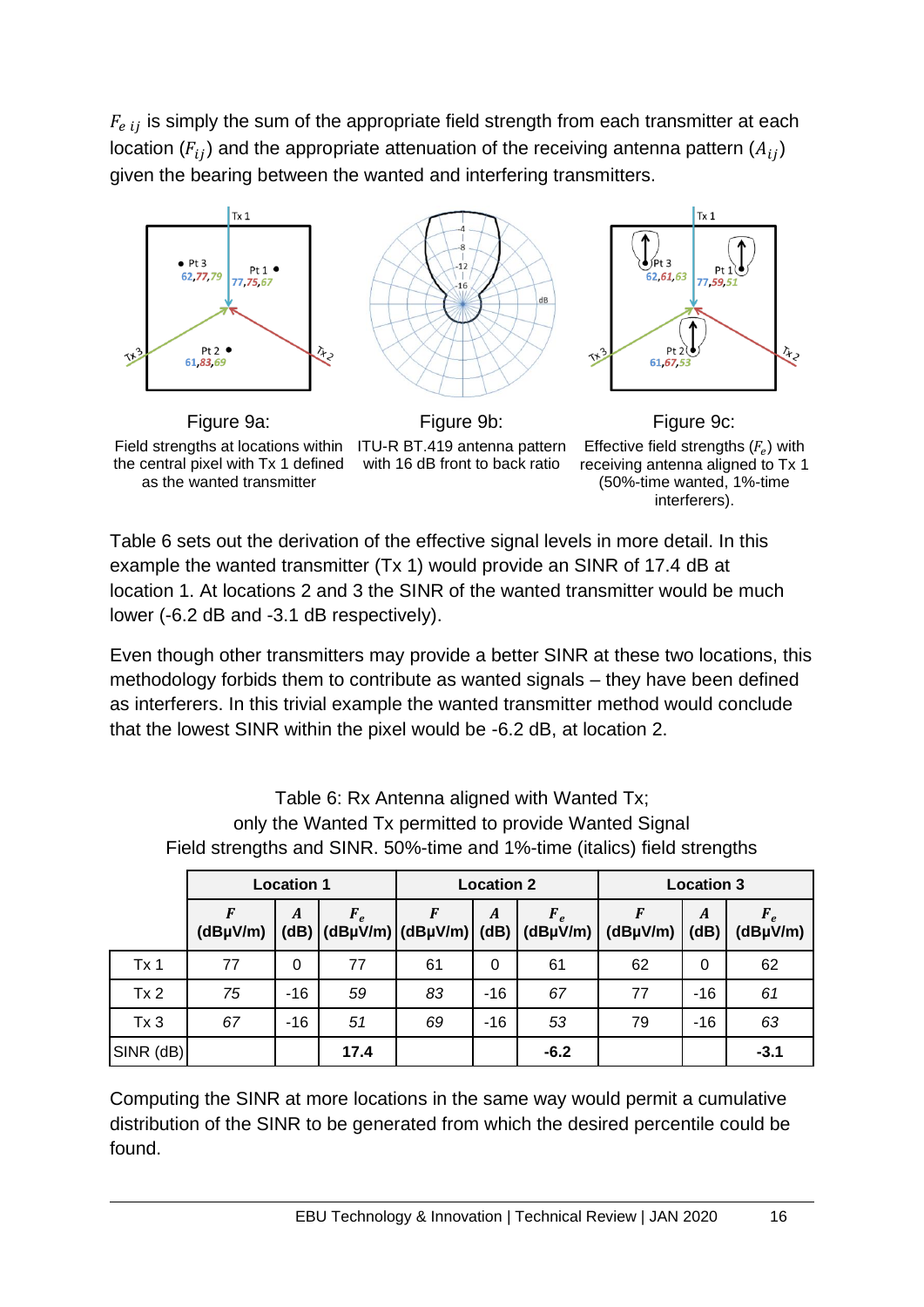This methodology is well suited to situations where different content is available from one or more networks in the area of interest, for example at borders between regional and national services, where it is necessary to ensure that certain content is available at particular locations.

## **A2 Rx Antenna aligned with the Wanted Tx; Wanted Signal Defined as Strongest Signal**

In this methodology the receiving antennas remain aligned to Tx 1 (the wanted transmitter). However, the wanted signal is defined as the strongest signal at each location after the application of location variation and the receiving antenna pattern (i.e. the highest value of  $F_e$ ).

Figure 10 shows what is now happening inside the pixel. Tx 1 would continue to provide the highest value of  $F_e$  at location 1 and its signal is thus defined as the wanted signal at this location. At location 2, Tx 2 would provide the highest value of  $F_e$ . The signal from Tx 2 is therefore defined as the wanted signal at location 2. At location 3, Tx 1 would provide the strongest signal. Table 7 provides more detail.



Figure 10:  $F_e$  within the pixel for the Wanted-Best Transmitter methodology

|                 | <b>Location 1</b> |           |       | <b>Location 2</b>                                                     |       |       | <b>Location 3</b> |       |                        |
|-----------------|-------------------|-----------|-------|-----------------------------------------------------------------------|-------|-------|-------------------|-------|------------------------|
|                 | $(dB\mu V/m)$     | D<br>(dB) | $F_e$ | $(dB\mu V/m)$ $(dB\mu V/m)$ $(dB)$ $(dB\mu V/m)$ $(dB\mu V/m)$ $(dB)$ | D     | $F_e$ | F                 | D     | $F_e$<br>$(dB\mu V/m)$ |
| Tx <sub>1</sub> | 77                | 0         | 77    | 63                                                                    | 0     | 63    | 62                | 0     | 62                     |
| Tx 2            | 75                | $-16$     | 59    | 81                                                                    | $-16$ | 65    | 77                | $-16$ | 61                     |
| Tx <sub>3</sub> | 67                | $-16$     | 51    | 69                                                                    | $-16$ | 53    | 79                | $-16$ | 63                     |
| SINR (dB)       |                   |           | 17.4  |                                                                       |       | 1.6   |                   |       | $-3.1$                 |

Table 7: Rx Antenna aligned with the Wanted Tx; Wanted Signal Defined as Strongest Signal Field Strengths and SINR. 50%-time and 1%-time (italics) field strengths.

Defining the wanted signal to be the strongest after location variation and antenna directivity has increased the lowest SINR to -3.1 dB, an increase of 3.1 dB compared with the methodology in the previous section.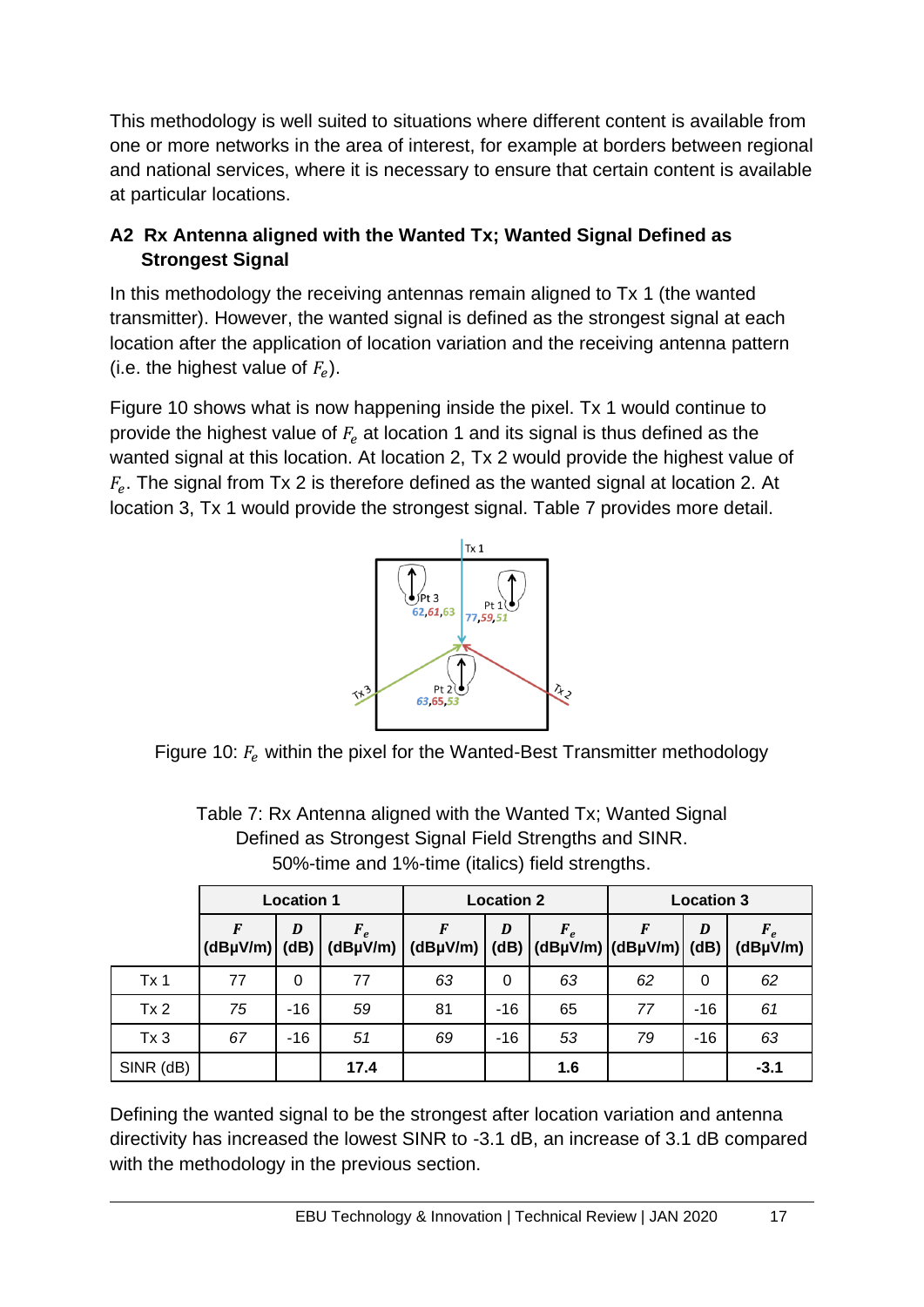#### **A3 Rx Antenna aligned to Strongest Tx; Wanted Signal Defined as Strongest**

With this methodology, any transmitter may provide a Wanted Signal, and at each location the receiving antenna is aligned to the transmitter providing the highest 50%-time value of  $F$ . This is a significant additional degree of freedom, the effect of which is shown in Figure 11 and Table 8, where we can now see that a positive SINR may be achieved at all locations.

At location 1 the wanted transmitter remains Tx 1, which continues to provide an SINR of 19.4 dB as there is no better direction in which to align the receiving antenna.

At location 2 it is now possible to align the receiving antenna with Tx 2 and define this transmitter as the wanted. Doing so increases the effective field strength from this transmitter while simultaneously reducing the interfering signal from transmitter 1. The SINR at this location rises to 27 dB, up from 1.6 dB in the previous example.

Similarly, at location 3 it is now possible to align the receiving antenna to Tx 3 and define transmitter 3 to be the wanted. The SINR at this location therefore rises from -3.1 dB to 15.8 dB, even though it remains at location 3.

This methodology produces a significantly higher SINR than the other two methods considered above.





Highest value of  $F$  at locations within the pixel  $\qquad \qquad \qquad$  Corresponding value of  $F_e$ Figure 11: Strongest Transmitter Method